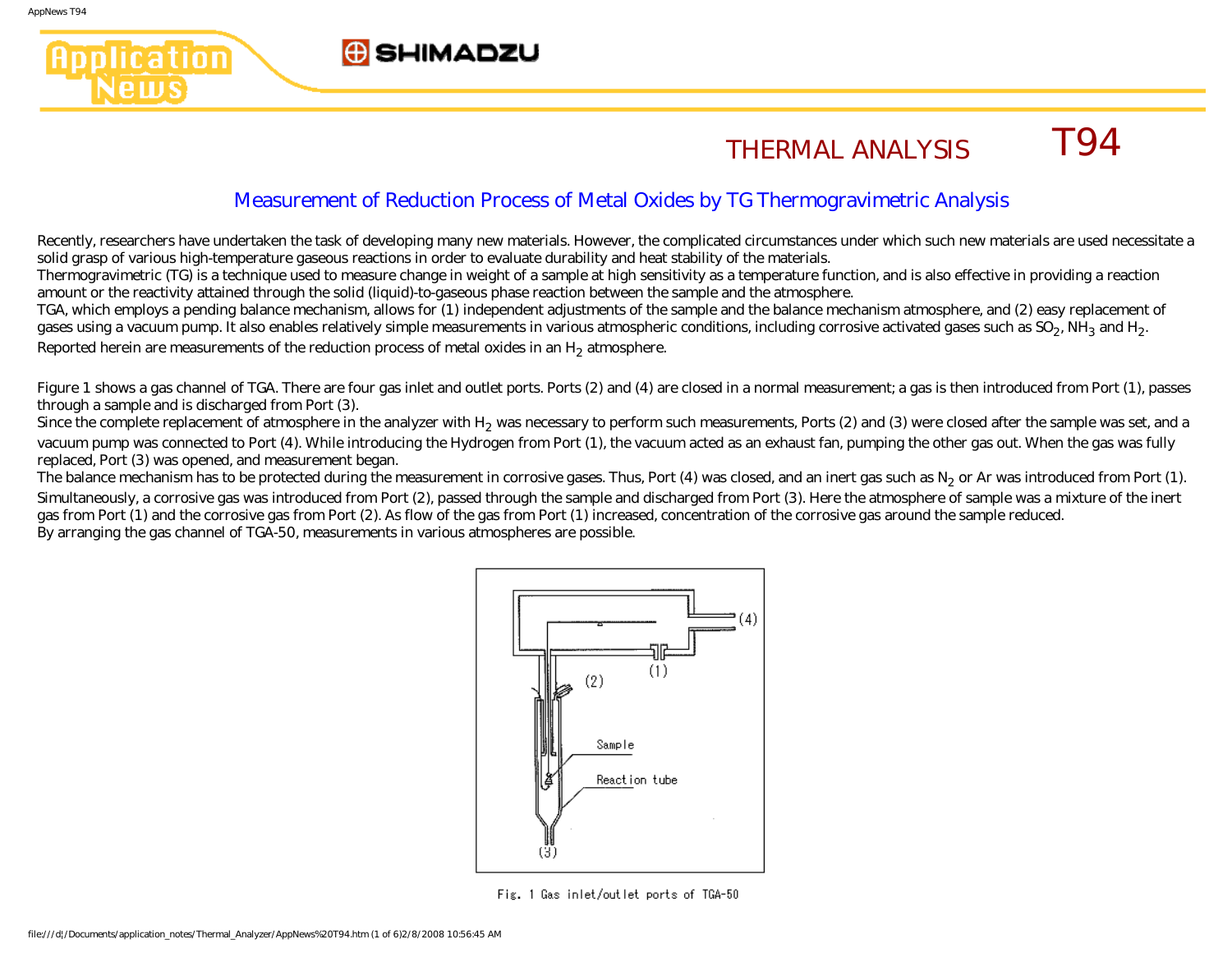Measurement of metal oxides in H<sub>2</sub> Figures 3-8 show TGs and their differential curves in situations where several kinds of metal oxides were heated in the H<sub>2</sub> atmosphere. Based on such data, detailed analyses of temperatures and reduction processes should be feasible. Weight loss in the data applies to separate  $O_2$  amounts (%).

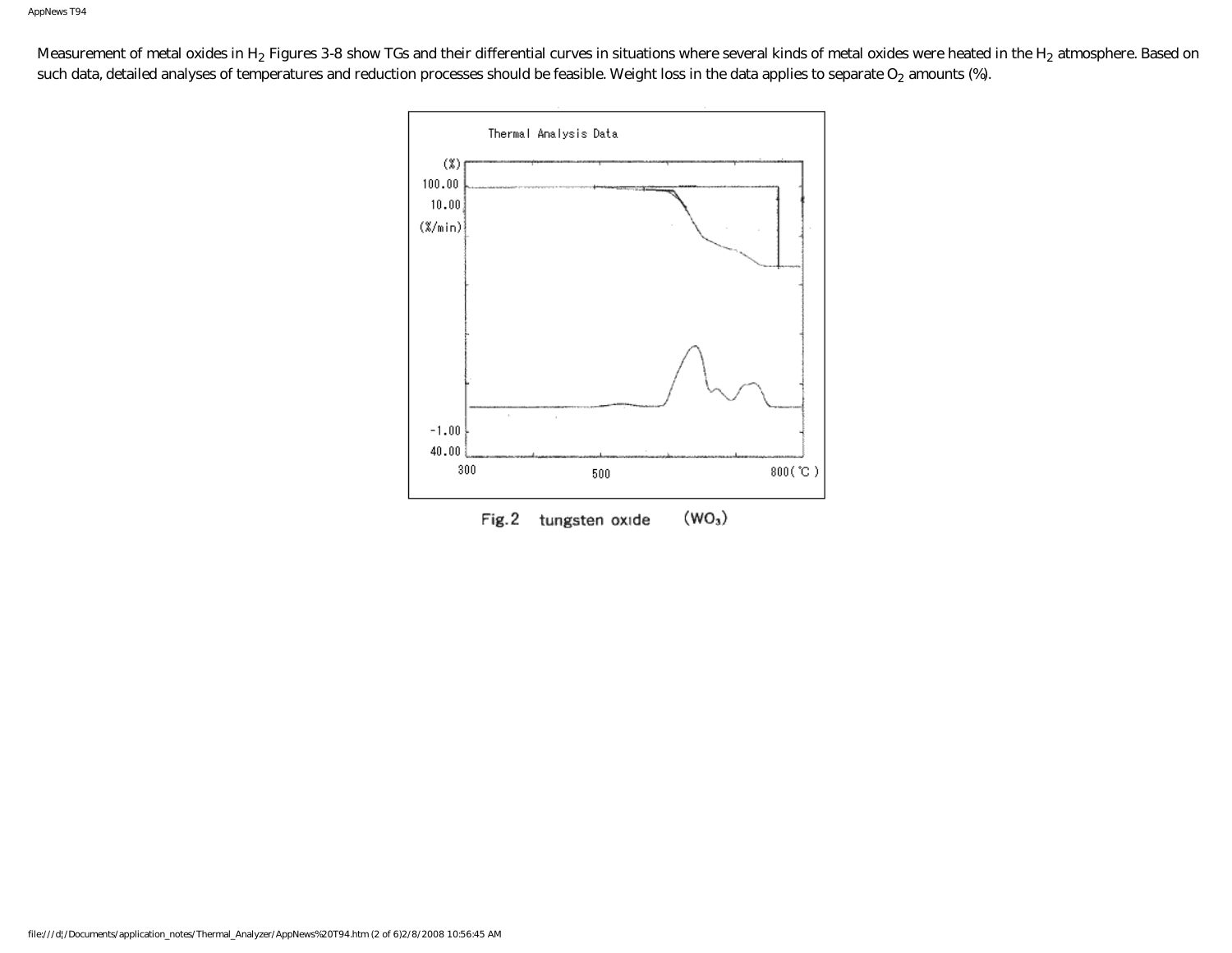

Fig. 4 molybdenum oxide (MoO3)

 $800(°C)$ 

 $-1.00$ 40.00

 ${\bf 500}$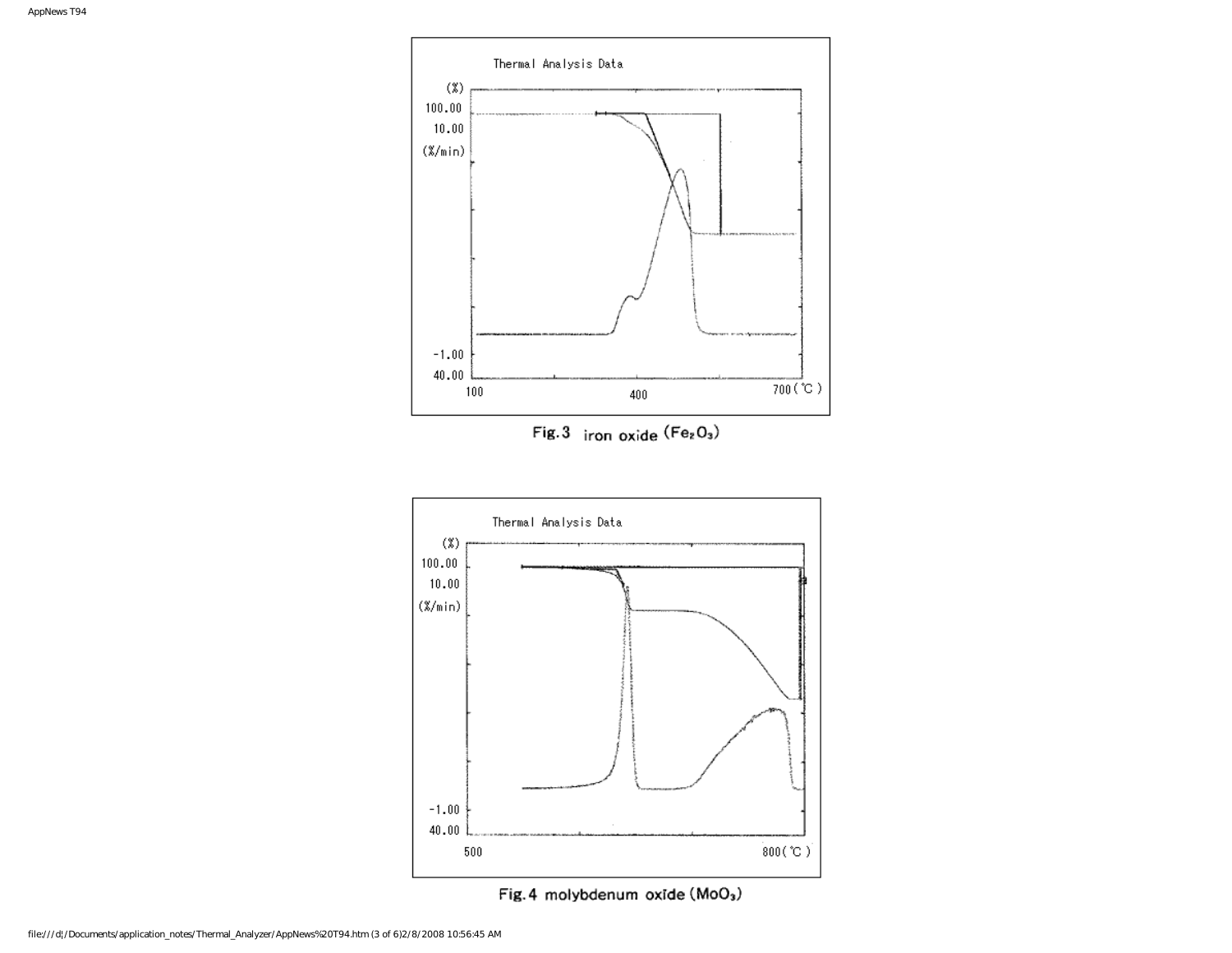

Fig. 5 manganse oxide  $(MnO<sub>2</sub>)$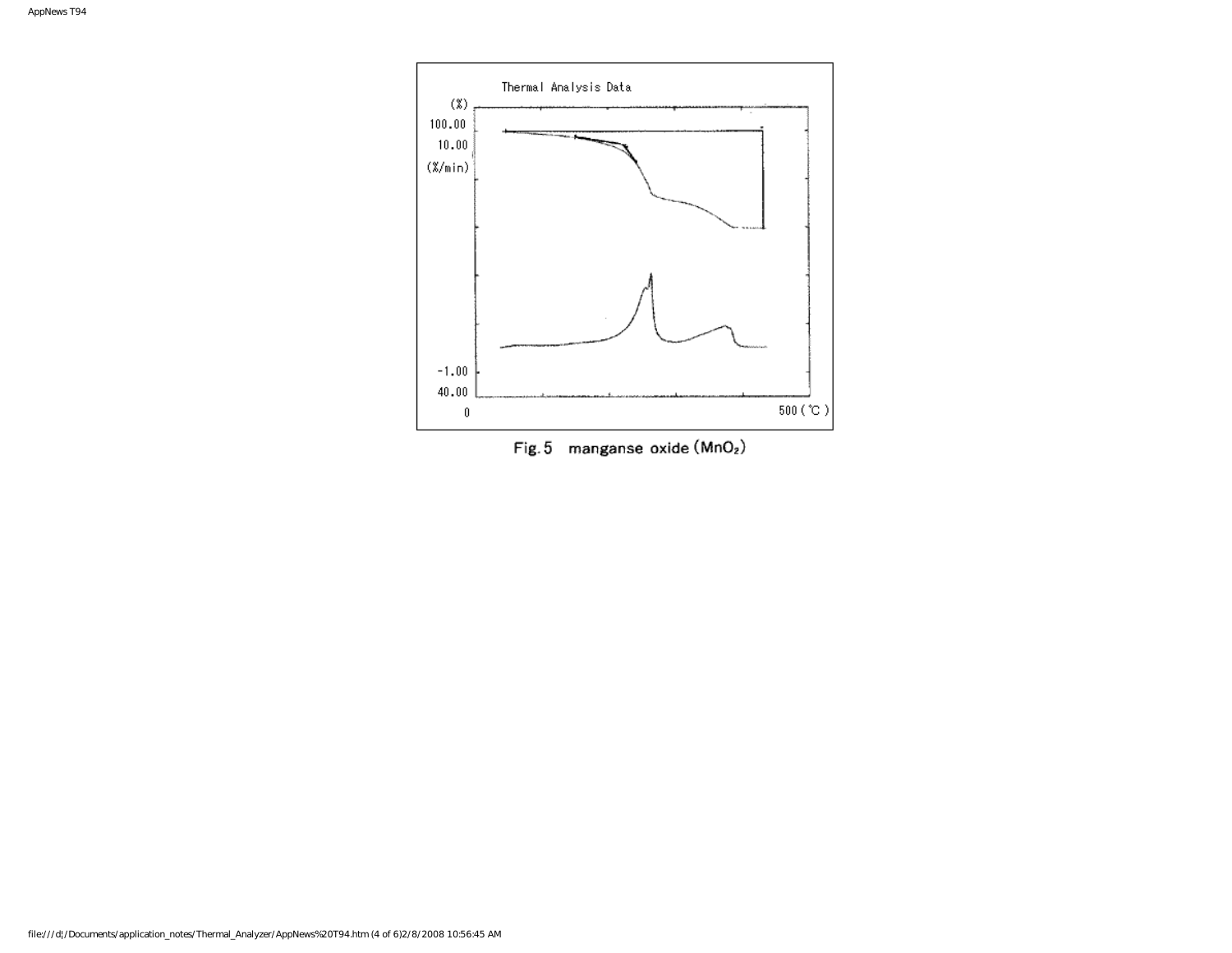